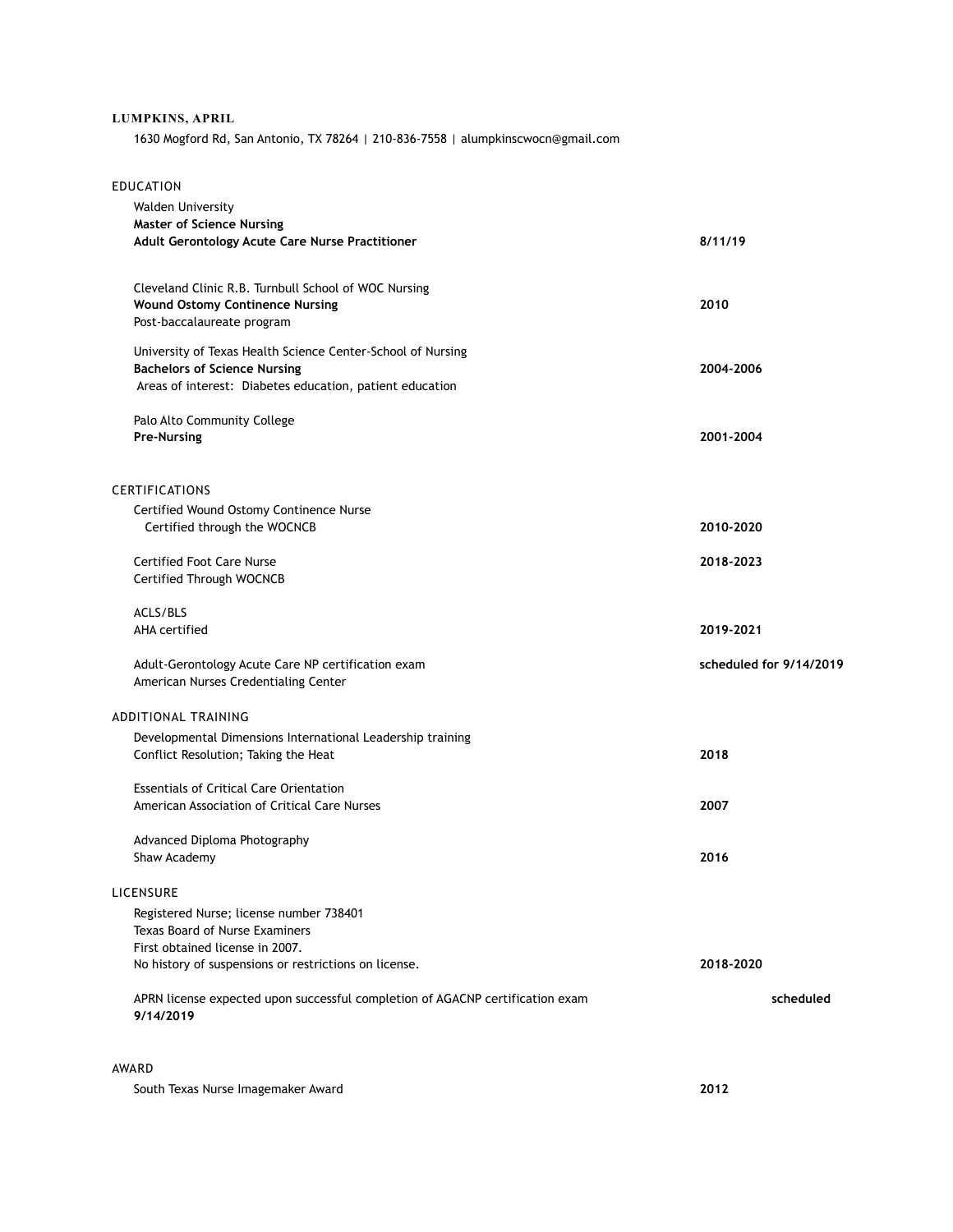|                                                                                                        | TEACHING EXPERIENCE                                                                                                                                                               |                  |  |  |
|--------------------------------------------------------------------------------------------------------|-----------------------------------------------------------------------------------------------------------------------------------------------------------------------------------|------------------|--|--|
|                                                                                                        | <b>Critical Care Clinical Preceptor</b>                                                                                                                                           | 2008             |  |  |
|                                                                                                        | Methodist Health Care System                                                                                                                                                      |                  |  |  |
|                                                                                                        | <b>WOCN Clinical Preceptor</b>                                                                                                                                                    |                  |  |  |
|                                                                                                        | Registered with Emory University WOCN School                                                                                                                                      | 2016             |  |  |
|                                                                                                        |                                                                                                                                                                                   |                  |  |  |
|                                                                                                        | RELATED EXPERIENCE                                                                                                                                                                |                  |  |  |
|                                                                                                        | Acelity<br><b>Virtual Clinical Manager</b>                                                                                                                                        | 2017-Present Day |  |  |
|                                                                                                        | Clinical management of Digital Health Services. Current focus is on Program development                                                                                           |                  |  |  |
|                                                                                                        | for iOn Progress Remote Therapy Monitoring Service. Additional areas of focus include                                                                                             |                  |  |  |
|                                                                                                        | development of a digital clinical consulting program to facilitate in management of<br>chronic wounds.                                                                            |                  |  |  |
|                                                                                                        |                                                                                                                                                                                   |                  |  |  |
|                                                                                                        |                                                                                                                                                                                   |                  |  |  |
|                                                                                                        | Acuity Hospital of South Texas<br>Director of Wound Care                                                                                                                          | 2012 - 2015      |  |  |
|                                                                                                        | Provide comprehensive care, care coordination, and education to patients with complex                                                                                             |                  |  |  |
|                                                                                                        | wounds and ostomies in the acute care setting. Enhanced wound care department                                                                                                     |                  |  |  |
|                                                                                                        | through program, policies, and procedure development.                                                                                                                             |                  |  |  |
|                                                                                                        | Metropolitan Methodist Hospital                                                                                                                                                   |                  |  |  |
|                                                                                                        | <b>WOCN</b>                                                                                                                                                                       | 2010 - 2012      |  |  |
|                                                                                                        | Provide comprehensive care, care coordination, and education to patients with complex<br>wounds and ostomies in the acute care setting. Provided critical needs coverage to North |                  |  |  |
|                                                                                                        | East Methodist Hospital.                                                                                                                                                          |                  |  |  |
|                                                                                                        |                                                                                                                                                                                   |                  |  |  |
|                                                                                                        | Metropolitan Methodist Hospital<br><b>Medical ICU Staff RN</b>                                                                                                                    | 2007-2010        |  |  |
|                                                                                                        | Completed Essentials of Critical Care Orientation 6-month ICU internship program.                                                                                                 |                  |  |  |
|                                                                                                        | Advanced to charge nurse and clinical preceptor.                                                                                                                                  |                  |  |  |
|                                                                                                        | PUBLICATIONS AND PAPERS                                                                                                                                                           |                  |  |  |
| Outpatient Exit Survey of Remote Therapy Monitoring Services Used with Negative Pressure Wound Therapy |                                                                                                                                                                                   |                  |  |  |
|                                                                                                        | Co-authored poster. Submitted to SAWC Fall 2019                                                                                                                                   | 2019             |  |  |
|                                                                                                        |                                                                                                                                                                                   |                  |  |  |
|                                                                                                        | Benefits of Patient Centered Remote Therapy Monitoring Program Focusing on Increased Adherence to Wound Therapy                                                                   |                  |  |  |
|                                                                                                        | Poster presented at SAWC Fall 2018, SAWC Spring 2019, WOCN 2019, & WOW 2019.<br>Published as Rapid communication article in WOUNDS Research Magazine                              | 2018-2019        |  |  |
|                                                                                                        |                                                                                                                                                                                   |                  |  |  |
|                                                                                                        | Acelity Plus Management of Chronic Wounds                                                                                                                                         |                  |  |  |
|                                                                                                        | Comprehensive manual on management of the chronic wound patient. Internal document                                                                                                |                  |  |  |
|                                                                                                        | 2017                                                                                                                                                                              |                  |  |  |
|                                                                                                        | WelMedix Caregiver Guide                                                                                                                                                          |                  |  |  |
|                                                                                                        | Coauthored a chapter in an educational guide to caregivers. Focus of the book was to                                                                                              |                  |  |  |

education caregivers regarding care of the incontinent adult.

2014

PROFESSIONAL AFFILIATIONS

American Nurses Association Texas Nurses Association District 8 Wound Ostomy Continence Nursing Society South Central Region WOCN Society